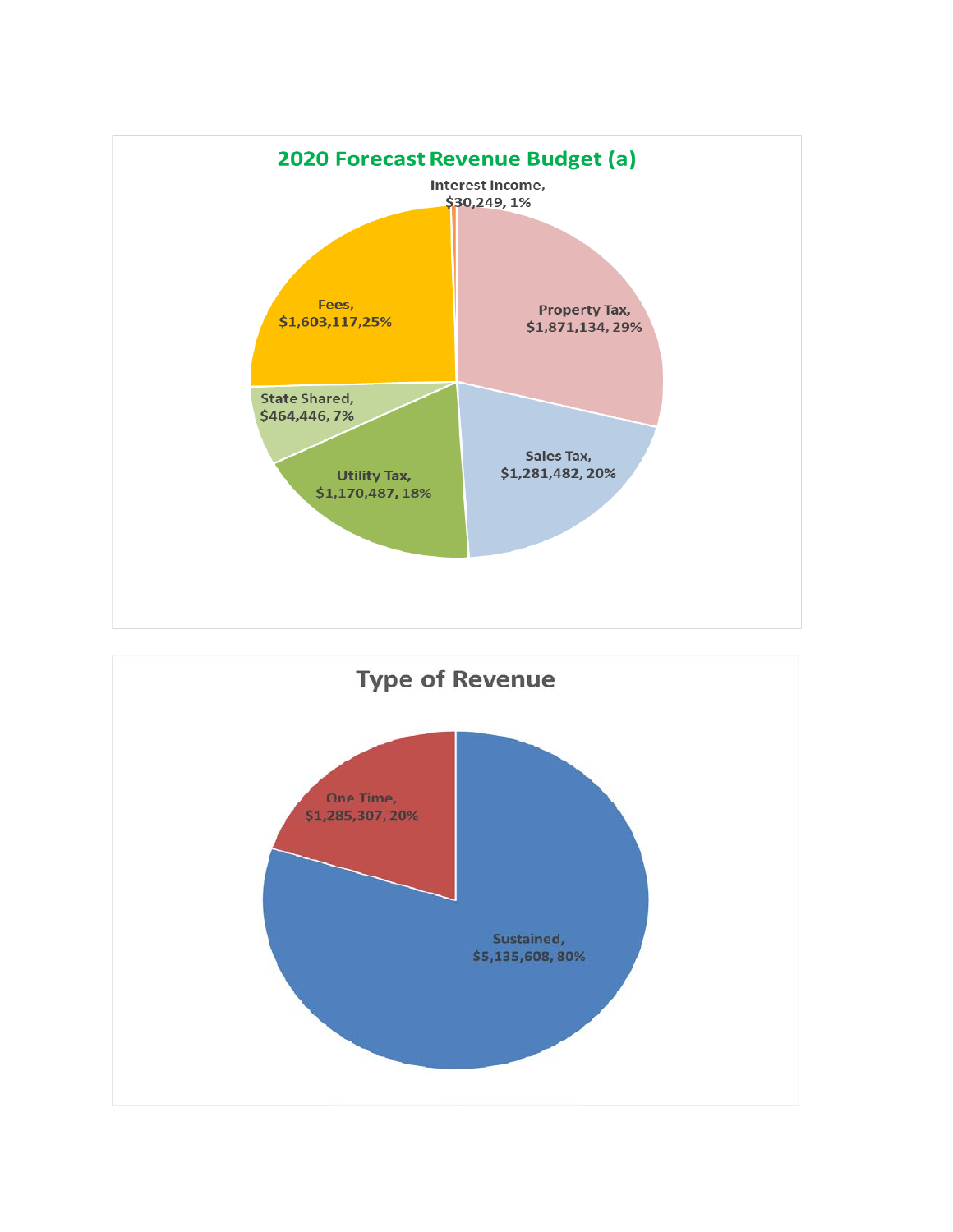| <b>Account Number</b>                                | <b>Description</b>                                 | <b>Budget</b>               | <b>Actual</b>                | <b>Budget</b>                | <b>Actual</b>               | <b>Forecast Model</b> | <b>Forecast</b><br><b>Model</b> | <b>Adjusted Model</b> | <b>Adjusted</b><br><b>Model</b> | <b>2020 REVENUE BUDGET (a)</b> |                  |                 |              |
|------------------------------------------------------|----------------------------------------------------|-----------------------------|------------------------------|------------------------------|-----------------------------|-----------------------|---------------------------------|-----------------------|---------------------------------|--------------------------------|------------------|-----------------|--------------|
|                                                      |                                                    |                             |                              |                              |                             |                       |                                 |                       |                                 | <b>Budget</b>                  | <b>Sustained</b> | <b>One Time</b> | <b>Total</b> |
|                                                      |                                                    | 2018                        | 2018                         | 2019                         | 2019                        | 2019 Y/E              | Variance                        | <b>Forecast</b>       | Variance                        | Draft (a)                      |                  |                 |              |
| <b>GENERAL FUND</b>                                  |                                                    |                             |                              |                              |                             |                       |                                 |                       |                                 |                                |                  |                 |              |
| 001-000-000-308-80-00-01                             | Beginning Unreserved Fund Balance                  |                             |                              |                              |                             |                       |                                 |                       |                                 |                                |                  |                 |              |
|                                                      | 001-000-000-30 Total                               | \$0.00                      | \$0.00                       | \$0.00                       | \$0.00                      | \$0                   | \$0                             | \$0                   | \$0                             | \$0                            |                  |                 |              |
| 001-000-000-311-10-00-01                             | Property Tax                                       | \$1,685,619.00              | \$1,696,759.49               | \$1,796,735.00               | \$986,420.43                | \$1,796,735           | \$0                             | \$1,796,735           | \$0                             | \$1,871,134                    | \$1,871,134      |                 |              |
| 001-000-000-311-30-00-01                             | Sale of Tax Title Property                         | \$0.00                      | \$0.00                       | \$0.00                       | \$6.21                      | \$6                   | \$6                             | \$6                   | \$6                             | \$6                            | \$6              |                 |              |
| 001-000-000-313-11-00-01                             | Sales & Use Tax                                    | \$993,000.00                | \$1,218,798.12               | \$1,022,873.00               | \$914,887.28                | \$1,372,331           | \$349,458                       | \$1,272,331           | \$249,458                       | \$1,272,331                    | \$1,272,331      |                 |              |
| 001-000-000-313-17-10-02                             | Local Parks - Sales/Use Tax                        | \$90,177.00                 | \$112,042.17                 | \$106,838.00                 | \$79,429.58                 | \$119,144             | \$12,306                        | \$9,144               | $-$97,694$                      | \$9,144                        | \$9,144          |                 |              |
| 001-000-000-313-71-00-01                             | <b>Local Criminal Justice</b>                      | \$150,000.00                | \$196,897.09                 | \$150,000.00                 | \$143,341.86                | \$150,000             | \$0                             | \$150,000             | \$0                             | \$150,000                      | \$150,000        |                 |              |
| 001-000-000-316-40-00-01                             | Utility Tax - Natural Gas                          | \$0.00                      | \$24,188.86                  | \$153,184.00                 | \$80,781.28                 | \$121,172             | $-532,012$                      | \$121,172             | $-532,012$                      | \$121,172                      | \$121,172        |                 |              |
| 001-000-000-316-40-00-02                             | Utility Tax - Electricity                          | \$0.00                      | \$187,265.97                 | \$509,068.00                 | \$304,042.91                | \$456,064             | $-$53,004$                      | \$456,064             | $-$53,004$                      | \$456,064                      | \$456,064        |                 |              |
| 001-000-000-316-40-00-03                             | Utility Tax - Telephone                            | \$0.00                      | \$52,439.91                  | \$431,200.00                 | \$119,417.71                | \$179,127             | $-$252,073$                     | \$179,127             | -\$252,073                      | \$179,127                      | \$179,127        |                 |              |
| 001-000-000-316-40-00-04                             | Utility Tax - Cable                                | \$0.00                      | \$72,371.36                  | \$211,680.00                 | \$159,674.54                | \$239,512             | \$27,832                        | \$239,512             | \$27,832                        | \$239.512                      | \$239.512        |                 |              |
| 001-000-000-316-40-00-05                             | Utility Tax - Garbage                              | \$0.00                      | \$48,208.09                  | \$75,264.00                  | \$61,449.19                 | \$92,174              | \$16,910                        | \$92,174              | \$16,910                        | \$92,174                       | \$92,174         |                 |              |
| 001-000-000-316-40-00-07                             | Utility Tax - Water                                | \$0.00                      | \$37,541.33                  | \$82,800.00                  | \$54,958.79                 | \$82,438              | $-5362$                         | \$82,438              | $-$ \$362                       | \$82,438                       | \$82,438         |                 |              |
| 001-000-000-317-00-00-01                             | <b>Timber Excise Tax</b>                           | \$0.00                      | \$0.00                       | \$10.00                      | \$3.32                      | \$5                   | $-55$                           | \$5                   | -\$5                            | \$5                            | \$5              |                 |              |
| 001-000-000-317-20-00-01                             | Leasehold Excise Tax Revenue                       | \$0.00                      | \$329.01                     | \$846.00                     | \$117.66                    | \$176                 | $-5670$                         | \$176                 | -\$670                          | \$176                          | \$176            |                 |              |
|                                                      | 001-000-000-31 Total                               | \$2,918,796.00              | \$3,646,841.40               | \$4,540,498.00               | \$2,904,530.76              | \$4,608,885           | \$68,387                        | \$4,398,885           | $-$141,613$                     | \$4,473,284                    |                  |                 |              |
| 001-000-000-321-60-00-04                             | <b>Conditional Use Permit</b>                      | \$6,330.00                  | \$2,865.00                   | \$4,298.00                   | (\$1,373.00)                | $-52,060$             | $-56,358$                       | $-52,060$             | -\$6,358                        | $-52,060$                      |                  | $-52,060$       |              |
| 001-000-000-321-60-00-05                             | <b>Temporary Use Permit</b>                        | \$2,827.00                  | \$1,085.00                   | \$1,628.00                   | \$305.00                    | \$458                 | $-51,171$                       | \$458                 | $-51,171$                       | \$458                          |                  | \$458           |              |
| 001-000-000-321-60-00-06                             | Sign Permit                                        | \$0.00                      | \$35.10                      | \$53.00                      | \$0.00                      | \$0                   | $-553$                          | \$0                   | $-553$                          | \$0                            |                  | \$0             |              |
| 001-000-000-321-91-00-01                             | Cable Franchise Fees                               | \$183,000.00                | \$180,459.63                 | \$206,535.00                 | \$134,956.94                | \$202,435             | $-$4,100$                       | \$202,435             | $-$4,100$                       | \$202,435                      | \$202,435        |                 |              |
| 001-000-000-321-99-00-01                             | <b>Business Licensing</b>                          | \$29,000.00                 | \$42,116.70                  | \$41,855.00                  | \$28,503.36                 | \$42,755              | \$900                           | \$42,755              | \$900                           | \$42,755                       | \$42,755         |                 |              |
| 001-000-000-322-10-00-01<br>001-000-000-322-10-00-02 | <b>Building Permit</b><br><b>Mechanical Permit</b> | \$310,000.00<br>\$60,000.00 | \$661,928.89<br>\$102,359.50 | \$728,437.00<br>\$113,084.00 | \$214,679.64<br>\$35,472.25 | \$322,019             | $-$406,418$                     | \$322,019             | $-$406,418$                     | \$322,019                      |                  | \$322,019       |              |
| 001-000-000-322-10-00-03                             | <b>Plumbing Permit</b>                             | \$67,000.00                 | \$139,895.00                 | \$157,568.00                 | \$33,465.00                 | \$53,208              | $-$59,876$                      | \$53,208              | $-$59,876$                      | \$53,208                       |                  | \$53,208        |              |
| 001-000-000-322-10-00-04                             | <b>Conditional Use Permit</b>                      | \$0.00                      | \$0.00                       | \$0.00                       | \$0.00                      | \$50,198              | $-$107,371$                     | \$50,198              | $-$107,371$                     | \$50,198                       |                  | \$50,198        |              |
| 001-000-000-322-10-00-05                             | <b>Temporary Use Permit</b>                        | \$0.00                      | \$0.00                       | \$0.00                       | \$685.00                    | \$0                   | \$0                             | \$0                   | \$0                             | \$0                            |                  | \$0             |              |
| 001-000-000-322-10-00-06                             | Other/Miscellaneous Permits                        | \$2,000.00                  | \$0.00                       | \$0.00                       | \$3,475.00                  | \$1,028               | \$1,028                         | \$1,028               | \$1,028                         | \$1,028                        |                  | \$1,028         |              |
|                                                      | 001-000-000-32 Total                               | \$660,157.00                | \$1,130,744.82               | \$1,253,458.00               | \$450,169.19                | \$5,213<br>\$675,254  | \$5,213<br>$-$578,204$          | \$5,213<br>\$675,254  | \$5,213<br>-\$578,204           | \$5,213<br>\$675,254           |                  | \$5,213         |              |
| 001-000-000-333-20-60-01                             | U.S. Dept. of Transp. Grant                        | \$0.00                      | \$1,395.00                   | \$1,395.00                   | \$0.00                      | \$0                   | $-$1,395$                       | \$0                   | $-$1,395$                       | \$0                            | \$0              |                 |              |
| 001-000-000-336-00-98-01                             | <b>City Assistance</b>                             | \$91,594.00                 | \$119,101.78                 | \$124,794.00                 | \$45,283.87                 | \$67,926              | $-$56,868$                      | \$124,794             | \$0                             | \$124,794                      | \$124,794        |                 |              |
| 001-000-000-336-06-21-01                             | Local Criminal Justice - Pop.                      | \$3,028.00                  | \$3,021.51                   | \$2,883.00                   | \$2,448.11                  | \$3,672               | \$789                           | \$2,883               | \$0                             | \$3,531                        | \$3,531          |                 |              |
| 001-000-000-336-06-25-01                             | Criminal Justice-Contract Svs.                     | \$16,582.00                 | \$18,640.31                  | \$17,793.00                  | \$15,103.17                 | \$22,655              | \$4,862                         | \$17,793              | \$0                             | \$17,793                       | \$17,793         |                 |              |
| 001-000-000-336-06-26-01                             | Criminal Justice-Special Prog.                     | \$10,758.00                 | \$10,920.91                  | \$10,441.00                  | \$8,815.66                  | \$13,223              | \$2,782                         | \$10,441              | \$0                             | \$12,757                       | \$12,757         |                 |              |
| 001-000-000-336-06-41-01                             | Marijuana Enforcement                              | \$8.00                      | \$0.00                       | \$8.00                       | \$0.00                      | \$0                   | -\$8                            | \$8                   | \$0                             | \$8                            | \$8              |                 |              |
| 001-000-000-336-06-51-01                             | <b>DUI Cities</b>                                  | \$1,458.00                  | \$1,540.38                   | \$1,503.00                   | \$1,165.27                  | \$1,748               | \$245                           | \$1,503               | \$0                             | \$1,503                        | \$1,503          |                 |              |
| 001-000-000-336-06-94-01                             | Liquor Excise Tax                                  | \$46,397.00                 | \$52,675.91                  | \$49,481.00                  | \$43,941.50                 | \$65,912              | \$16,431                        | \$49,481              | \$0                             | \$62,531                       | \$62,531         |                 |              |
| 001-000-000-336-06-95-01                             | <b>Liquor Board Profits</b>                        | \$82,446.00                 | \$86,339.30                  | \$84,256.00                  | \$44,799.50                 | \$67,199              | $-$17,057$                      | \$84,256              | \$0                             | \$91,348                       | \$91,348         |                 |              |
| 001-000-000-338-71-00-00                             | L & I Internship                                   | \$2,188.00                  | \$0.00                       | \$0.00                       | \$0.00                      | \$0                   | \$0                             | \$0                   | \$0                             | \$0                            | \$0              |                 |              |
|                                                      | 001-000-000-33 Total                               | \$254,459.00                | \$293,635.10                 | \$292,554.00                 | \$161,557.08                | \$242,336             | $-$50,218$                      | \$291,159             | $-$1,395$                       | \$314,265                      |                  |                 |              |
| 001-000-000-341-81-00-02                             | <b>Duplication Services</b>                        | \$8,200.00                  | \$56.20                      | \$16.00                      | \$52.35                     | \$79                  | \$63                            | \$79                  | \$63                            | \$79                           |                  | \$79            |              |
| 001-000-000-341-81-00-03                             | <b>Publication Services</b>                        | \$0.00                      | \$13,200.00                  | \$13,500.00                  | \$4,500.00                  | \$6,750               | $-56,750$                       | \$6,750               | $-56,750$                       | \$6,750                        |                  | \$6,750         |              |
| 001-000-000-341-82-00-01                             | <b>Engineering Fees</b>                            | \$0.00                      | \$0.00                       | \$0.00                       | \$0.00                      | \$0                   | \$0                             | \$0                   | \$0                             | \$0                            |                  | \$0             |              |
| 001-000-000-345-81-00-01                             | Zoning & Subdivision Fees &<br>Services            | \$0.00                      | \$0.00                       | \$0.00                       | \$0.00                      | \$0                   | \$0                             | \$0                   | \$0                             | \$0                            |                  | \$0             |              |
| 001-000-000-345-81-00-05                             | <b>Final Short Plat</b>                            | \$3,000.00                  | \$4,305.00                   | \$4,305.00                   | \$8,090.00                  | \$12,135              | \$7,830                         | \$8,090               | \$3,785                         | \$8,090                        |                  | \$8,090         |              |
| 001-000-000-345-81-00-06                             | <b>Preliminary Short Plat</b>                      | \$5,500.00                  | \$19,280.00                  | \$25,305.00                  | \$16,870.00                 | \$25,305              | \$0                             | \$25,305              | \$0                             | \$25,305                       |                  | \$25,305        |              |
| 001-000-000-345-81-00-07                             | <b>Clearing and Grading</b>                        | \$3,000.00                  | \$4,768.30                   | \$2,002.00                   | \$225.00                    | \$338                 | $-$1,665$                       | \$2,002               | \$0                             | \$2,002                        |                  | \$2,002         |              |
| 001-000-000-345-81-00-08                             | <b>Preliminary Subdivision</b>                     | \$17,000.00                 | \$12,540.00                  | \$7,380.00                   | \$0.00                      | \$0                   | $-57,380$                       | \$7,380               | \$0                             | \$7,380                        |                  | \$7,380         |              |
| 001-000-000-345-81-00-09                             | Boundary Line Adjustment                           | \$5,000.00                  | \$4,590.00                   | \$6,885.00                   | \$1,530.00                  | \$2,295               | $-54,590$                       | \$6,885               | \$0                             | \$6,885                        |                  | \$6,885         |              |
| 001-000-000-345-81-00-10                             | <b>Final Subdivision</b>                           | \$4,700.00                  | \$7,050.00                   | \$10,575.00                  | \$2,350.00                  | \$3,525               | $-57,050$                       | \$10,575              | \$0                             | \$10,575                       |                  | \$10,575        |              |
| 001-000-000-345-81-00-11                             | Binding Site Plan - Admin.                         | \$1,400.00                  | \$0.00                       | \$0.00                       | \$0.00                      | 50                    | \$0                             | \$0                   | \$0                             | \$0                            |                  | \$0             |              |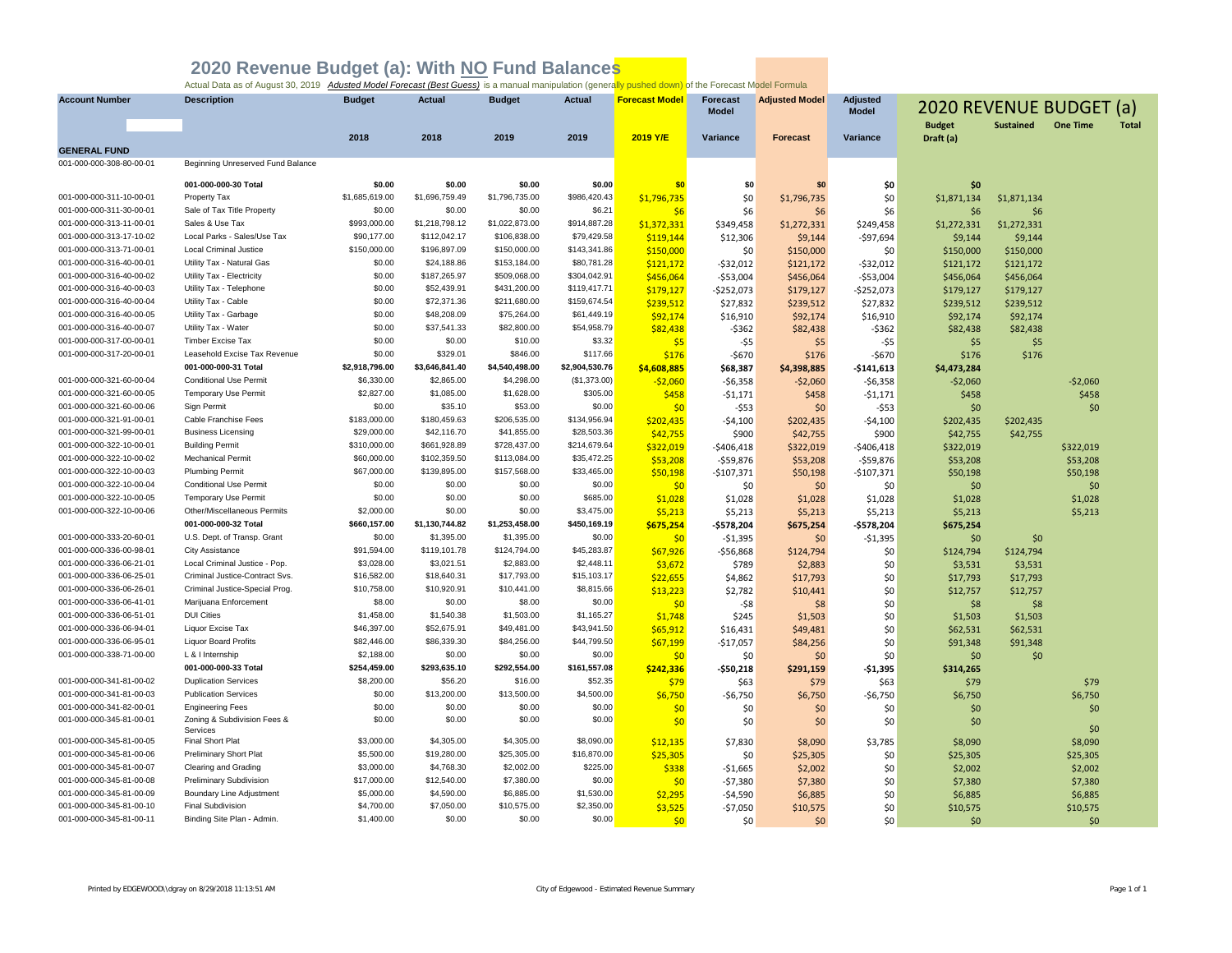| <b>Account Number</b>    | <b>Description</b>                            | <b>Budget</b> | <b>Actual</b> | <b>Budget</b> | <b>Actual</b> | <b>Forecast Model</b> | <b>Forecast</b><br><b>Model</b> | <b>Adjusted Model</b> | <b>Adjusted</b><br><b>Model</b> | <b>2020 REVENUE BUDGET (a)</b> |                  |                 |              |
|--------------------------|-----------------------------------------------|---------------|---------------|---------------|---------------|-----------------------|---------------------------------|-----------------------|---------------------------------|--------------------------------|------------------|-----------------|--------------|
|                          |                                               |               |               |               |               |                       |                                 |                       |                                 | <b>Budget</b>                  | <b>Sustained</b> | <b>One Time</b> | <b>Total</b> |
|                          |                                               | 2018          | 2018          | 2019          | 2019          | 2019 Y/E              | Variance                        | <b>Forecast</b>       | Variance                        | Draft (a)                      |                  |                 |              |
| 001-000-000-345-83-00-01 | Plan Review & Inspection Fees &<br>Services   | \$350,000.00  | \$338,910.49  | \$390,777.00  | \$157,552.86  | \$236,329             | $-$154,448$                     | \$390,777             | \$0                             | \$390,777                      |                  | \$390,777       |              |
| 001-000-000-345-83-00-02 | Planning Review Fee                           | \$6,900.00    | \$4,246.77    | \$6,057.00    | \$4,966.36    | \$7,450               | \$1,393                         | \$6,057               | \$0                             | \$6,057                        |                  | \$6,057         |              |
| 001-000-000-345-83-00-03 | Inspection Fee                                | \$500.00      | \$490.00      | \$630.00      | \$365.00      | \$548                 | $-583$                          | \$630                 | \$0                             | \$630                          |                  | \$630           |              |
| 001-000-000-345-83-00-04 | Stormwater Inspection                         | \$15,000.00   | \$13,682.21   | \$15,573.00   | \$6,717.79    | \$10,077              | $-55,496$                       | \$15,573              | \$0                             | \$15,573                       |                  | \$15,573        |              |
| 001-000-000-345-83-00-05 | <b>Energy Code Review</b>                     | \$20,000.00   | \$43,870.50   | \$47,396.00   | \$10,055.00   | \$15,083              | $-532,314$                      | \$47,396              | \$0                             | \$47,396                       |                  | \$47,396        |              |
| 001-000-000-345-83-00-06 | Traffic Eng-Peer Review Fees                  | \$0.00        | \$13,725.00   | \$20,588.00   | \$0.00        | \$0                   | $-520,588$                      | \$20,588              | \$0                             | \$20,588                       |                  | \$20,588        |              |
| 001-000-000-345-85-00-01 | <b>TIF Administrative Fees</b>                | \$25,000.00   | \$100,019.85  | \$116,436.00  | \$18,808.05   | \$28,212              | $-$ \$88,224                    | \$116,436             | \$0                             | \$116,436                      |                  | \$116,436       |              |
| 001-000-000-345-85-00-02 | Concurrency Fees                              | \$0.00        | \$13,047.50   | \$19,571.00   | \$16,891.25   | \$25,337              | \$5,766                         | \$19,571              | \$0                             | \$19,571                       |                  | \$19,571        |              |
| 001-000-000-345-89-00-01 | Other/Environmental Review Fees &<br>Services | \$50,000.00   | \$63,213.21   | \$73,332.00   | \$16,921.62   | \$25,382              | -\$47,950                       | \$73,332              | \$0                             | \$73,332                       |                  | \$73,332        |              |
| 001-000-000-345-89-00-02 | SW Engineering/Plan Review Fees               | \$16,000.00   | \$22,879.60   | \$25,890.00   | \$15,840.00   | \$23,760              | $-52,130$                       | \$25,890              | \$0                             | \$0                            |                  | \$0             |              |
| 001-000-000-345-89-00-04 | SEPA - Major                                  | \$45,000.00   | \$25,820.00   | \$26,805.00   | \$662.50      | \$994                 | $-525,811$                      | \$26,805              | \$0                             | \$26,805                       |                  | \$26,805        |              |
| 001-000-000-345-89-00-05 | SEPA - Minor                                  | \$0.00        | \$0.00        | \$0.00        | \$2,650.00    | \$3,975               | \$3,975                         | \$0                   | \$0                             | \$0                            |                  |                 |              |
| 001-000-000-345-89-00-07 | Posting Sign Fee                              | \$1,000.00    | \$1,440.00    | \$1,800.00    | \$1,200.00    | \$1,800               | \$0                             | \$1,800               | \$0                             | \$1,800                        |                  | \$1,800         |              |
| 001-000-000-345-89-00-08 | SW Administrative Fee                         | \$0.00        | \$0.00        | \$0.00        | \$200.00      | \$300                 | \$300                           | \$0                   | \$0                             | \$0                            |                  | \$0             |              |
| 001-000-000-345-89-00-09 | Administrative Use Permit                     | \$0.00        | \$1,625.00    | \$0.00        | \$0.00        | \$0                   | \$0                             | \$0                   | \$0                             | \$0                            |                  |                 |              |
| 001-000-000-345-89-00-10 | Design Standards Review                       | \$40,000.00   | \$2,050.00    | \$3,075.00    | \$1,025.00    | \$1,538               | $-51,538$                       | \$3,075               | \$0                             | \$3,075                        |                  | \$3,075         |              |
| 001-000-000-345-89-00-13 | Pre-Dev. Conference                           | \$13,000.00   | \$20,420.00   | \$21,758.00   | \$4,873.00    | \$7,310               | $-$14,449$                      | \$21,758              | \$0                             | \$21,758                       |                  | \$21,758        |              |
| 001-000-000-345-89-00-14 | Comp Plan Amendment                           | \$0.00        | \$5,510.00    | \$0.00        | (\$7,460.00)  | $-$11,190$            | $-511,190$                      | $-57,460$             | $-$7,460$                       | $-57,460$                      |                  | $-57,460$       |              |
| 001-000-000-345-89-00-15 | Right of Way Permit                           | \$61,000.00   | \$31,269.80   | \$28,574.00   | \$35,227.20   | \$52,841              | \$24,267                        | \$28,574              | \$0                             | \$28,574                       |                  | \$28,574        |              |
| 001-000-000-345-89-00-17 | Driveway Access Review Fee                    | \$4,000.00    | \$3,500.00    | \$2,625.00    | \$3,000.00    | \$4,500               | \$1,875                         | \$2,625               | \$0                             | \$2,625                        |                  | \$2,625         |              |
| 001-000-000-345-89-00-18 | Site Development                              | \$43,000.00   | \$47,060.00   | \$15,510.00   | \$23,080.00   | \$34,620              | \$19,110                        | \$15,510              | \$0                             | \$15,510                       |                  | \$15,510        |              |
| 001-000-000-345-89-00-19 | Master Plan                                   | \$0.00        | \$0.00        | \$0.00        | (\$780.00)    | $-51,170$             | $-51,170$                       | \$0                   | \$0                             | \$0                            |                  |                 |              |
| 001-000-000-345-89-00-20 | <b>Traffic Engineering Fee</b>                | \$30,000.00   | \$0.00        | \$0.00        | \$0.00        | \$0                   | \$0                             | \$0                   | \$0                             | \$0                            |                  | \$0             |              |
| 001-000-000-345-89-00-24 | <b>Building Permit Ext.</b>                   | \$0.00        | \$0.00        | \$0.00        | \$0.00        | \$0                   | \$0                             | \$0                   | \$0                             | \$0                            |                  | \$0             |              |
| 001-000-000-345-89-00-25 | Pre-Application - Minor                       | \$0.00        | \$985.00      | \$0.00        | \$6,760.00    | \$10,140              | \$10.140                        | \$0                   | \$0                             | \$0                            |                  | \$0             |              |
| 001-000-000-345-89-00-26 | <b>Billable Staff Time</b>                    | \$0.00        | \$780.00      | \$645.00      | \$2,752.50    | \$4,129               | \$3,484                         | \$645                 | \$0                             | \$645                          |                  | \$645           |              |
| 001-000-000-345-89-00-27 | <b>Hearing Examiner Reconsider</b>            | \$0.00        | \$0.00        | \$0.00        | \$0.00        | \$0                   | \$0                             | \$0                   | \$0                             | \$0                            |                  | \$0             |              |
| 001-000-000-345-89-00-28 | Subdivision Community Meeting                 | \$0.00        | \$320.00      | \$0.00        | \$0.00        | 50                    | \$0                             | \$0                   | \$0                             | \$0                            |                  | \$0             |              |
| 001-000-000-345-89-00-31 | <b>Critical Areas Checklist</b>               | \$0.00        | \$720.00      | \$743.00      | \$90.00       | \$135                 | $-$608$                         | \$743                 | \$0                             | \$743                          |                  | \$743           |              |
| 001-000-000-345-89-00-33 | Site Development - Minor                      | \$0.00        | \$0.00        | \$0.00        | \$845.00      | \$1,268               | \$1,268                         | \$0                   | \$0                             | \$0                            |                  |                 |              |
| 001-000-000-345-89-00-34 | Site Plan Review                              | \$0.00        | \$2,800.00    | \$3,675.00    | \$2,874.10    | \$4,311               | \$636                           | \$3,675               | \$0                             | \$3.675                        |                  | \$3.675         |              |
| 001-000-000-345-89-00-35 | <b>Critical Areas Review</b>                  | \$0.00        | \$90.00       | \$68.00       | \$0.00        | \$0                   | $-568$                          | \$68                  | \$0                             | \$68                           |                  | \$68            |              |
| 001-000-000-347-30-00-01 | <b>Edgemont Park Facility Fee</b>             | \$2,400.00    | \$1,910.00    | \$2,505.00    | \$1,796.00    | \$2,694               | \$189                           | \$2,505               | \$0                             | \$2,505                        | \$2,505          |                 |              |
|                          | 001-000-000-34 Total                          | \$770,600.00  | \$826,174.43  | \$894,001.00  | \$360,530.58  | \$540,795.87          | (\$353, 205.13)                 | \$883,638.53          | (\$10,362.48)                   | \$857,748.53                   |                  |                 |              |
| 001-000-000-356-50-00-01 | Restitution - Investigative Fund              | \$0           | \$235         | \$343         | \$343         | \$514                 | \$171                           | \$514                 | \$171                           | \$514                          | \$514            |                 |              |
|                          | Assess<br>001-000-000-35 Total                | \$0           | \$235         | \$185         | \$343         | \$514                 | \$171                           | \$514                 | \$329                           | \$514                          |                  |                 |              |
| 001-000-000-361-11-00-01 | <b>Interest Savings Account</b>               | \$0.00        | \$6,492.97    | \$4,184,00    | \$5,158.24    | \$7,737               | \$3,553                         | \$7,737               | \$3,553                         | \$7,737                        | \$7,737          |                 |              |
| 001-000-000-361-11-00-02 | Investment Pool Interest                      | \$6,500.00    | \$3,233.55    | \$2,679.00    | \$2,874.90    | \$4,312               | \$1,633                         | \$4,312               | \$1,633                         | \$4,312                        | \$4,312          |                 |              |
| 001-000-000-361-11-00-40 | Interest Income - Bonds                       | \$0.00        | \$22,803.30   | \$0.00        | \$10,257.50   | \$15,386              | \$15,386                        | \$15,386              | \$15,386                        | \$15,386                       | \$15,386         |                 |              |
| 001-000-000-361-40-00-01 | Other Interest                                | \$750.00      | \$1,781.92    | \$1,276.00    | \$1,875.38    | \$2,813               | \$1,537                         |                       | \$1,537                         |                                |                  |                 |              |
| 001-000-000-361-40-00-02 | Interest on Interfund Loan                    | \$0.00        | \$0.00        | \$0.00        | \$0.00        |                       |                                 | \$2,813               | \$0                             | \$2,813                        | \$2,813          |                 |              |
| 001-000-000-362-50-00-01 | Facilities Rental - Long Term                 | \$0.00        | \$33,600.00   | \$50,400.00   | \$33,600.00   | \$0                   | \$0                             | \$0                   | \$0                             | \$0                            | \$0              |                 |              |
| 001-000-000-369-10-00-01 | Sale of Surplus Equipment                     | \$0.00        | \$0.00        | \$0.00        | \$0.00        | \$50,400              | \$0                             | \$50,400              | \$0                             | \$50,400                       | \$50,400         |                 |              |
| 001-000-000-369-91-00-01 | NSF Returned Check Fee                        | \$40.00       | \$40.00       | \$60.00       | \$80.00       | \$0                   | \$0                             | \$0                   |                                 | \$0                            |                  |                 |              |
| 001-000-000-369-91-00-02 | Reimbursement of City Expenses                | \$3,800.00    | \$14,564.65   | \$11,168.00   | \$11,701.84   | \$120                 | \$60                            | \$120                 | \$60                            | \$0                            |                  |                 |              |
|                          |                                               |               |               |               |               | \$17,553              | \$6,385                         | \$17,553              | \$6,385                         | \$17,553                       | \$17,553         |                 |              |
| 001-000-000-369-91-00-03 | Misc. Revenue                                 | \$182.00      | \$3,437.24    | \$369.00      | \$1,098.64    | \$1.648               | \$1.279                         | \$1,648               | \$1,279                         | \$1,648                        | \$1.648          |                 |              |
|                          | 001-000-000-36 Total                          | \$11,272.00   | \$85,953.63   | \$70,136.00   | \$66,646.50   | \$99,970              | \$29,834                        | \$99,970              | \$30,334                        | \$100,878                      |                  |                 |              |
| 001-000-000-381-10-00-01 | Interfund Loan Received/Repaid                | \$0           | \$0           | \$0           | \$0           | \$0                   | \$0                             | \$0                   | \$0                             | \$0                            |                  |                 |              |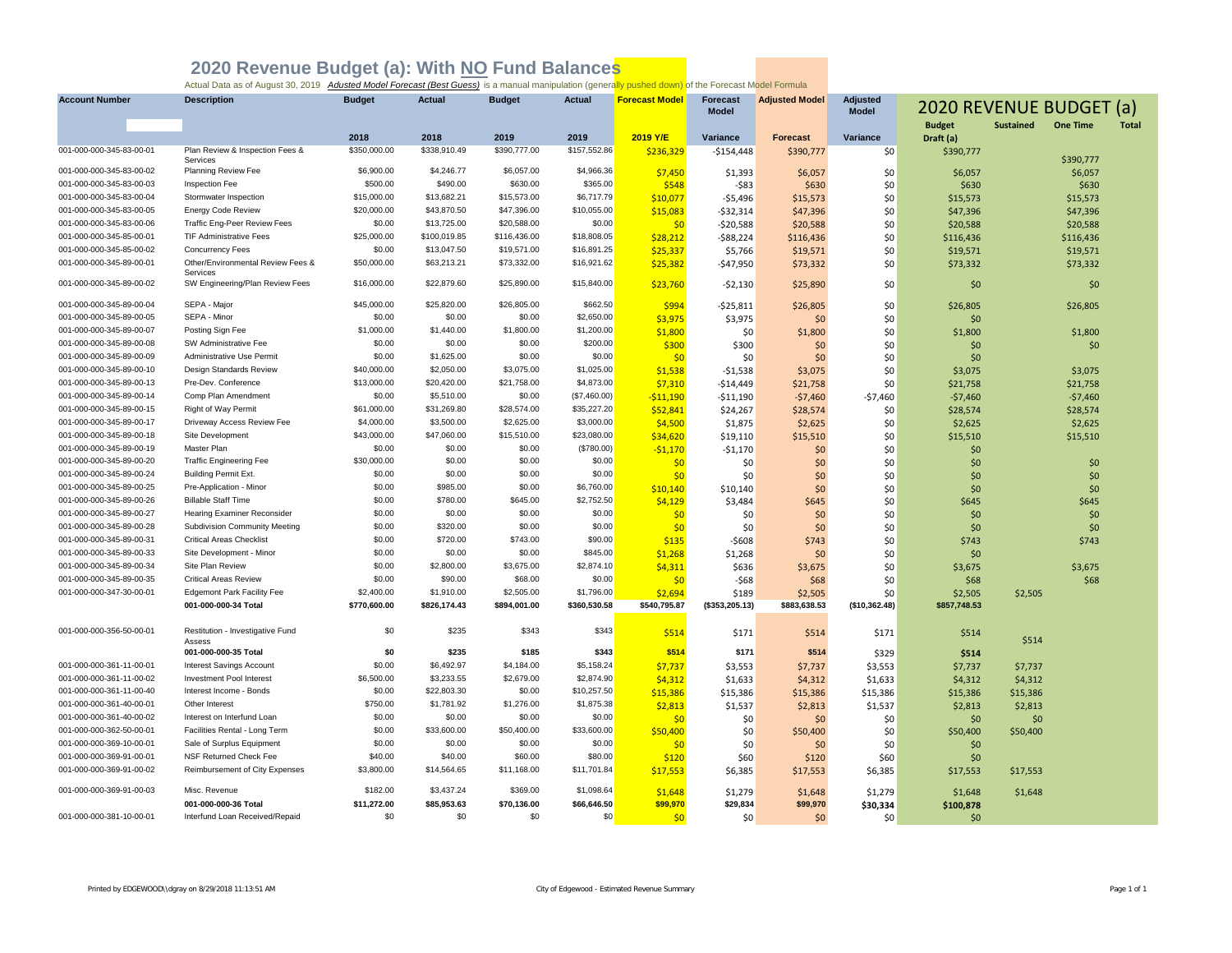| <b>Account Number</b>     | <b>Description</b>                        | <b>Budget</b>      | <b>Actual</b>      | <b>Budget</b>      | <b>Actual</b>      | <b>Forecast Model</b> | <b>Forecast</b><br><b>Model</b> | <b>Adjusted Model</b>  | <b>Adjusted</b><br><b>Model</b> | 2020 REVENUE BUDGET (a) |                  |                 |             |
|---------------------------|-------------------------------------------|--------------------|--------------------|--------------------|--------------------|-----------------------|---------------------------------|------------------------|---------------------------------|-------------------------|------------------|-----------------|-------------|
|                           |                                           |                    |                    |                    |                    |                       |                                 |                        |                                 | <b>Budget</b>           | <b>Sustained</b> | <b>One Time</b> | Total       |
|                           |                                           | 2018               | 2018               | 2019               | 2019               | 2019 Y/E              | Variance                        | <b>Forecast</b>        | Variance                        | Draft (a)               |                  |                 |             |
|                           | 001-000-000-38 Total<br><b>Fund Total</b> | \$0<br>\$4,615,284 | \$0<br>\$5,983,584 | \$0<br>\$7,050,832 | \$0<br>\$3,943,777 | $-51$<br>\$6,167,753  | $-$1$<br>$-$ \$883,237          | $-$ \$1<br>\$6,349,419 | \$0<br>$-$700,912$              | \$0<br>\$6,421,944      | \$5,135,608      | \$1,285,307     | \$6,420,915 |
| <b>STRATEGIC RESERVE</b>  |                                           |                    |                    |                    |                    |                       |                                 |                        |                                 |                         |                  |                 |             |
| 005-000-000-308-10-00-01  | Beginning Reserved Fund Balance           | \$0.00             | \$0.00             | \$0.00             | \$0.00             |                       |                                 |                        |                                 |                         |                  |                 |             |
|                           |                                           |                    |                    |                    |                    |                       |                                 |                        |                                 |                         |                  |                 |             |
|                           | 005-000-000-30 Total                      | \$0.00             | \$0.00             | \$0.00             | \$0.00             | \$0                   | \$0                             | \$0                    | \$0                             | \$0                     |                  |                 |             |
| 005-000-000-361-11-00-02  | Investment Pool Interest                  | \$221.00           | \$216.77           | \$0.00             | \$0.00             | \$0                   | \$0                             | \$0                    | \$0                             | \$0                     |                  |                 |             |
| 005-000-000-361-11-00-40  | Interest Income - Bonds                   | \$7,500.00         | \$7,287.50         | \$10,931.00        | \$0.00             | \$0                   | $-$10,931$                      | \$0                    | $-$10,931$                      | \$10,931                |                  |                 |             |
|                           | 005-000-000-36 Total                      | \$7,721.00         | \$7,504.27         | \$10,931.00        | \$0.00             | \$0                   | $-$10,931$                      | \$0                    | $-$10,931$                      | \$10,931                |                  |                 |             |
|                           | <b>Fund Total</b>                         | \$7,721.00         | \$7,504.27         | \$10,931.00        | \$0.00             | \$0.00                | (\$10,931.00)                   | \$0.00                 | (\$10,931.00)                   | \$10,931.25             |                  |                 |             |
| <b>STREET FUND</b>        |                                           |                    |                    |                    |                    |                       |                                 |                        |                                 |                         |                  |                 |             |
| 101-000-000-308-00-00-01  | <b>Beginning Fund Balance</b>             | \$0.00             | \$0.00             | \$0.00             | \$0.00             | \$0                   | \$0                             | \$0                    | \$0                             | \$0                     |                  |                 |             |
| 101-000-000-308-10-00-01  | Beginning Reserved Fund Balance           |                    |                    |                    |                    |                       |                                 |                        |                                 |                         |                  |                 |             |
|                           | 101-000-000-30 Total                      | \$0.00             | \$0.00             | \$0.00             | \$0.00             | \$0                   | \$0                             | \$0                    | \$0                             | \$0                     |                  |                 |             |
| 101-000-000-317-60-00-01  | Received from ETB - Veh Llcense           | \$190,000.00       | \$204,568.65       | \$190,000.00       | \$138,421.80       | \$207,633             | \$17,633                        |                        |                                 |                         |                  |                 |             |
|                           | Fees                                      |                    |                    |                    |                    |                       |                                 | \$207,633              | \$17,633                        | \$208,000               |                  |                 |             |
|                           | 101-000-000-31 Total                      | \$190,000.00       | \$204,568.65       | \$190,000.00       | \$138,421.80       | \$207,633             | \$17,633                        | \$207,633              | \$17,633                        | \$208,000               |                  |                 |             |
| 101-000-000-322-40-00-02  | <b>Street Vacation</b>                    | \$0.00             | \$6,750.00         | \$9,433.00         | \$0.00             | \$0                   | $-59,433$                       | \$0                    | $-59,433$                       | \$10,125                |                  |                 |             |
| 101-000-000-322-40-00-03  | <b>Street Use Permit</b>                  | \$0.00             | \$0.00             | \$0.00             | \$250.00           | \$375                 |                                 |                        |                                 |                         |                  |                 |             |
| 101-000-000-322-40-00-04  | Right-of-Way Permit                       | \$0.00             | (\$692.00)         | \$0.00             | \$0.00             | \$0                   | \$0                             | \$0                    | \$0                             | \$0                     |                  |                 |             |
|                           | 101-000-000-32 Total                      | \$0.00             | \$6,058.00         | \$9,433.00         | \$250.00           | \$0                   | $-$9,433$                       | \$0                    | $-$9,433$                       | \$10,125                |                  |                 |             |
| 101-000-000-336-00-71-01  | Multimodal Transpo City                   | \$0.00             | \$14,662.58        | \$10,998.00        | \$7,608.08         | \$11,412              | \$14,309                        | \$11,412               | \$14,309                        | \$11,000                |                  |                 |             |
| 101-000-000-336-00-87-01  | MV Fuel Tax-City Streets                  | \$226,323.00       | \$50,048.90        | \$12,520.00        | \$43,213.17        | \$64,820              | \$52,300                        | \$12,520               | \$0                             | \$65,000                |                  |                 |             |
| 101-000-000-336-00-87-02  | <b>MVFT Refund Cities</b>                 | \$0.00             | \$178,062.93       | \$209,287.00       | \$104,274.86       | \$156,412             | -\$52,875                       | \$209,287              | \$0                             | \$160,000               |                  |                 |             |
|                           | 101-000-000-33 Total                      | \$226,323.00       | \$242,774.41       | \$232,805.00       | \$155,096.11       | \$232,644             | \$13,734                        | \$233,219              | \$14,309                        | \$236,000               |                  |                 |             |
| 101-000-000-344-10-00-01  | Road/Street Services (TBD Work)           | \$0.00             | \$167.50           | \$168.00           | \$0.00             | \$0                   | $-$168$                         | \$0                    | $-$168$                         | \$0                     |                  |                 |             |
| 101-000-000-344-10-00-03  | Admin. Fee - Traffic Eng.                 | \$0.00             | \$661.95           | \$221.00           | \$1,451.85         | \$2,178               | \$1,957                         | \$2,178                | \$1,957                         | \$2,000                 |                  |                 |             |
|                           | 101-000-000-34 Total                      | \$0.00             | \$829.45           | \$389.00           | \$1,451.85         | \$2,178               | \$1,789                         | \$2,178                | \$1,789                         | \$2,000                 |                  |                 |             |
| 101-000-000-361-11-00-02  | Investment Pool Interest                  | \$195.00           | \$0.00             | \$0.00             | \$0.00             | \$0                   | \$0                             | \$0                    | \$0                             | \$0                     |                  |                 |             |
| 101-000-000-369-40-00-01  | Judgements and Settlements                | \$0.00             | \$2,016.26         | \$3,024.00         | \$4,765.23         | \$7,148               | \$4,124                         | \$7,148                | \$4,124                         | \$0                     |                  |                 |             |
|                           | 101-000-000-36 Total                      | \$195.00           | \$2,016.26         | \$3,024.00         | \$4,765.23         | \$7,148               | \$4,124                         | \$7,148                | \$4,124                         | \$0                     |                  |                 |             |
| 101-000-000-397-00-00-04  | Oper. Trn. - MCR-REET2                    | \$0.00             | \$250,000.00       | \$0.00             | \$0.00             | \$0                   | \$0                             | \$0                    | \$0                             | \$480,000               |                  |                 |             |
|                           | 101-000-000-39 Total                      | \$0.00             | \$250,000.00       | \$0.00             | \$0.00             | \$0                   | \$0                             | \$0                    | \$0                             | \$480,000               |                  |                 |             |
|                           | <b>Fund Total</b>                         | \$416,518          | \$706,247          | \$435,651          | \$299.985          | \$449,602             | \$27,846                        | \$450,177              | \$28,421                        | \$936,125               |                  |                 |             |
| <b>PARK IMPACT FEE</b>    |                                           |                    |                    |                    |                    |                       |                                 |                        |                                 |                         |                  |                 |             |
| 110-000-000-308-10-00-01  | Beginning Reserved Fund Balance           | \$0.00             | \$0.00             | \$0.00             | \$0.00             |                       |                                 |                        |                                 |                         |                  |                 |             |
|                           | 110-000-000-30 Total                      | \$0.00             | \$0.00             | \$0.00             | \$0.00             | \$0                   | \$0                             | \$0                    | \$0                             | \$0                     |                  |                 |             |
| 110-000-000-345-85-00-01  | Park Impact Fee                           | \$440,000.00       | \$1,249,616.00     | \$1,432,485.00     | \$255,444.00       | \$383,166             | $-$1,049,319$                   | \$383,166              | -\$1,049,319                    | \$0                     |                  |                 |             |
|                           | 110-000-000-34 Total                      | \$440,000.00       | \$1,249,616.00     | \$1,432,485.00     | \$255,444.00       | \$383,166             | $-$1,049,319$                   | \$383,166              | $-$1,049,319$                   | \$0                     |                  |                 |             |
| 110-000-000-361-11-00-02  | Investment Pool Interest                  | \$335.00           | \$10,013.20        | \$0.00             | \$0.00             | \$0                   | \$0                             | \$0                    | \$0                             | \$0                     |                  |                 |             |
|                           | 110-000-000-36 Total                      | \$335.00           | \$10,013.20        | \$0.00             | \$0.00             | \$0                   | \$0                             | \$0                    | \$0                             | \$0                     |                  |                 |             |
|                           | <b>Fund Total</b>                         | \$440,335          | \$1,259,629        | \$1,432,485        | \$255,444          | \$383,166             | $-$1,049,319$                   | \$383,166              | $-$1,049,319$                   | \$0                     |                  |                 |             |
| <b>TRAFFIC IMPACT FEE</b> |                                           |                    |                    |                    |                    |                       |                                 |                        |                                 |                         |                  |                 |             |
| 111-000-000-308-10-00-01  | Beginning Reserved Fund Balance           | \$0.00             | \$0.00             | \$0.00             | \$0.00             |                       |                                 |                        |                                 |                         |                  |                 |             |
|                           |                                           |                    |                    |                    |                    |                       |                                 |                        |                                 |                         |                  |                 |             |
|                           | 111-000-000-30 Total                      | \$0.00             | \$0.00             | \$0.00             | \$0.00             | \$0                   | \$0                             | \$0                    | \$0                             | \$0                     |                  |                 |             |
| 111-000-000-345-85-00-01  | <b>Traffic Mitigation Impact Fees</b>     | \$560,000.00       | \$2,013,636.00     | \$2,335,347.00     | \$405,198.00       | \$607,797             | $-$1,727,550$                   | \$607,797              | -\$1,727,550                    | \$0                     |                  |                 |             |
|                           | 111-000-000-34 Total                      | \$560,000.00       | \$2,013,636.00     | \$2,335,347.00     | \$405,198.00       | \$607,797             | $-$1,727,550$                   | \$607,797              | $-$1,727,550$                   | \$0                     |                  |                 |             |
| 111-000-000-361-11-00-02  | Investment Pool Interest                  | \$7.74             | \$23,287.33        | \$0.00             | \$0.00             | \$0                   | \$0                             | \$0                    | \$0                             | \$0                     |                  |                 |             |
|                           | 111-000-000-36 Total                      | \$7.74             | \$23,287.33        | \$0.00             | \$0.00             | \$0                   | \$0                             | \$0                    | \$0                             | \$0                     |                  |                 |             |
|                           | <b>Fund Total</b>                         | \$560.008          | \$2,036,923        | \$2,335,347        | \$405,198          | \$607,797             | $-$1,727,550$                   | \$607,797              | $-$1,727,550$                   | \$0                     |                  |                 |             |
| <b>REET1</b>              |                                           |                    |                    |                    |                    |                       |                                 |                        |                                 |                         |                  |                 |             |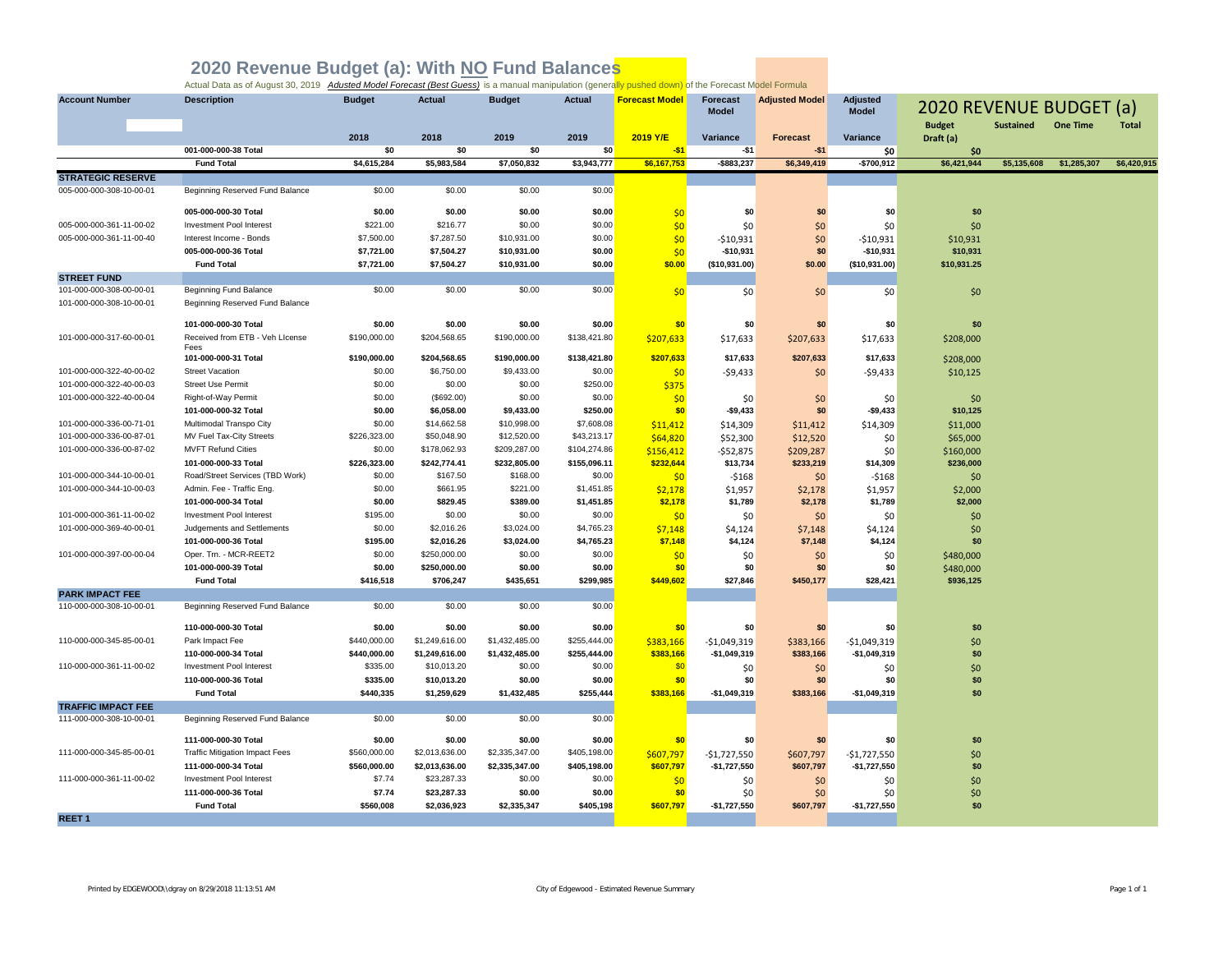| <b>Account Number</b>       | <b>Description</b>              | <b>Budget</b>  | <b>Actual</b>  | <b>Budget</b>  | <b>Actual</b>  | <b>Forecast Model</b>  | <b>Forecast</b><br><b>Model</b> | <b>Adjusted Model</b>  | <b>Adjusted</b><br><b>Model</b> | 2020 REVENUE BUDGET (a) |                  |                 |              |
|-----------------------------|---------------------------------|----------------|----------------|----------------|----------------|------------------------|---------------------------------|------------------------|---------------------------------|-------------------------|------------------|-----------------|--------------|
|                             |                                 |                |                |                |                |                        |                                 |                        |                                 | <b>Budget</b>           | <b>Sustained</b> | <b>One Time</b> | <b>Total</b> |
| 130-000-000-308-10-00-01    | Beginning Reserved Fund Balance | 2018<br>\$0.00 | 2018<br>\$0.00 | 2019<br>\$0.00 | 2019<br>\$0.00 | 2019 Y/E               | Variance                        | <b>Forecast</b>        | Variance                        | Draft (a)               |                  |                 |              |
|                             |                                 |                |                |                |                |                        |                                 |                        |                                 |                         |                  |                 |              |
|                             | 130-000-000-30 Total            | \$0.00         | \$0.00         | \$0.00         | \$0.00         | \$0                    | \$0                             | \$0                    | \$0                             | \$0                     |                  |                 |              |
| 130-000-000-318-34-00-01    | Real Estate Excise Tax (REET1)  | \$340,000.00   | \$472,246.06   | \$491,113.00   | \$240,656.96   | \$360,985              | $-$130,128$                     | \$360,985              | $-$130,128$                     | \$0                     |                  |                 |              |
|                             | 130-000-000-31 Total            | \$340,000.00   | \$472,246.06   | \$491,113.00   | \$240,656.96   | \$360,985              | $-$130,128$                     | \$360,985              | $-$130,128$                     | \$0                     |                  |                 |              |
| 130-000-000-361-11-00-02    | Investment Pool Interest        | \$60.00        | \$0.00         | \$0.00         | \$0.00         | \$0                    | \$0                             | \$0                    | \$0                             | \$0                     |                  |                 |              |
|                             | 130-000-000-36 Total            | \$60.00        | \$0.00         | \$0.00         | \$0.00         | \$0                    | \$0                             | \$0                    | \$0                             | \$0                     |                  |                 |              |
|                             | <b>Fund Total</b>               | \$340,060      | \$472,246      | \$491,113      | \$240,657      | \$360,985              | $-$130,128$                     | \$360,985              | $-$130,128$                     | \$0                     |                  |                 |              |
| REET <sub>2</sub>           |                                 |                |                |                |                |                        |                                 |                        |                                 |                         |                  |                 |              |
| 132-000-000-308-10-00-01    | Beginning Reserved Fund Balance | \$0.00         | \$0.00         | \$0.00         | \$0.00         |                        |                                 |                        |                                 |                         |                  |                 |              |
|                             | 132-000-000-30 Total            | \$0.00         | \$0.00         | \$0.00         | \$0.00         | \$0                    | \$0                             | \$0                    | \$0                             | \$0                     |                  |                 |              |
| 132-000-000-318-34-00-01    | Real Estate Excise Tax (REET 2) | \$340,000.00   | \$472,245.29   | \$491,113.00   | \$240,656.60   |                        |                                 |                        |                                 | \$0                     |                  |                 |              |
|                             | 132-000-000-31 Total            | \$340,000.00   | \$472,245.29   | \$491,113.00   | \$240,656.60   | \$360,985<br>\$360,985 | $-$130,128$<br>$-$130,128$      | \$360,985<br>\$360,985 | -\$130,128<br>$-$130,128$       | \$0                     |                  |                 |              |
| 132-000-000-361-11-00-02    | Investment Pool Interest        | \$176.00       | \$0.00         | \$0.00         | \$0.00         | \$0                    |                                 |                        | \$0                             | \$0                     |                  |                 |              |
|                             | 132-000-000-36 Total            | \$176.00       | \$0.00         | \$0.00         | \$0.00         | \$0                    | \$0<br>\$0                      | \$0<br>\$0             | \$0                             | \$0                     |                  |                 |              |
|                             | <b>Fund Total</b>               | \$340,176      | \$472,245      | \$491,113      | \$240,657      | \$360,985              | $-$130,128$                     | \$360,985              | $-$130,128$                     | \$0                     |                  |                 |              |
| <b>DEBT SERVICE</b>         |                                 |                |                |                |                |                        |                                 |                        |                                 |                         |                  |                 |              |
| 201-000-000-308-10-00-01    | Beginning Reserved Fund Balance | \$0.00         | \$0.00         | \$0.00         | \$0.00         |                        |                                 |                        |                                 |                         |                  |                 |              |
|                             |                                 |                |                |                |                |                        |                                 |                        |                                 |                         |                  |                 |              |
|                             | 201-000-000-30 Total            | \$0.00         | \$0.00         | \$0.00         | \$0.00         | \$0                    | \$0                             | \$0                    | \$0                             | \$0                     |                  |                 |              |
| 201-000-000-397-00-00-01    | Oper. Trn. - General Fund       | \$119,938.00   | \$119,938.00   | \$119,938.00   | \$0.00         | \$0                    | $-$119,938$                     | \$119,938              | \$0                             | \$125,000               |                  |                 |              |
| 201-000-000-397-00-00-03    | Transfer In - Sewer             | \$123.00       | \$123.00       | \$123.00       | \$0.00         | \$0                    | $-5123$                         | \$123                  | \$0                             | \$123                   |                  |                 |              |
| 201-000-000-397-00-00-04    | Transfer In - Surface Water     | \$12,044.00    | \$12,044.00    | \$12,044.00    | \$0.00         | \$0                    | $-512,044$                      | \$12,044               | \$0                             | \$12,044                |                  |                 |              |
| 201-000-000-397-00-00-07    | Oper. Trn. - MCR-REET1          | \$359,895.00   | \$359,895.00   | \$359,895.00   | \$0.00         | \$0                    | $-$359,895$                     | \$359,895              | \$0                             | \$270,000               |                  |                 |              |
|                             | 201-000-000-39 Total            | \$492,000.00   | \$492,000.00   | \$492,000.00   | \$0.00         | \$0                    | $-$492,000$                     | \$492,000              | \$0                             | \$407,167               |                  |                 |              |
|                             | <b>Fund Total</b>               | \$492,000      | \$492,000      | \$492,000      | \$0            | \$0                    | $-$492,000$                     | \$492,000              | \$0                             | \$407,167               |                  |                 |              |
| <b>CAPITAL PARKS</b>        |                                 |                |                |                |                |                        |                                 |                        |                                 |                         |                  |                 |              |
| 310-000-000-308-10-00-01    | Beginning Reserved Fund Balance | \$0.00         | \$0.00         | \$0.00         | \$0.00         |                        |                                 |                        |                                 |                         |                  |                 |              |
|                             | 310-000-000-30 Total            | \$0.00         | \$0.00         | \$0.00         | \$0.00         | \$0                    | \$0                             | \$0                    | \$0                             | \$0                     |                  |                 |              |
| 310-000-000-334-02-70-01    | RCO Grant                       | \$0.00         | \$0.00         | \$0.00         | \$1,587.55     | \$2,381                |                                 |                        |                                 | \$900,000               |                  |                 |              |
|                             | 310-000-000-33 Total            | \$0.00         | \$0.00         | \$0.00         | \$1,587.55     |                        |                                 |                        |                                 | \$900,000               |                  |                 |              |
| 310-000-000-361-11-00-02    | Investment Pool Interest        | \$254.00       | \$0.00         | \$0.00         | \$0.00         | \$0                    | \$0                             | \$0                    | \$0                             | \$0                     |                  |                 |              |
|                             | 310-000-000-36 Total            | \$254.00       | \$0.00         | \$0.00         | \$0.00         | \$0                    | \$0                             | \$0                    | \$0                             | \$0                     |                  |                 |              |
| 310-000-000-397-00-00-04    | Oper. Trn. - PIF                | \$0.00         | \$0.00         | \$0.00         | \$0.00         | \$0                    | \$0                             |                        | \$0                             | \$2,160,380             |                  |                 |              |
| 310-000-000-397-00-00-09    | Oper. Trn. - SWM                | \$0.00         | \$0.00         | \$0.00         | \$0.00         | \$0                    | \$0                             |                        | \$0                             |                         |                  |                 |              |
|                             | 310-000-000-39 Total            | \$0.00         | \$0.00         | \$0.00         | \$0.00         | \$0                    | \$0                             |                        | \$0                             | \$2,160,380             |                  |                 |              |
|                             | <b>Fund Total</b>               | \$254          | \$0            | \$0            | \$1,588        | \$0                    | \$0                             | \$0                    | \$0                             | \$3,060,380             |                  |                 |              |
| <b>CAPITAL ROADS</b>        |                                 |                |                |                |                |                        |                                 |                        |                                 |                         |                  |                 |              |
| 340-000-000-308-10-00-01    | Beginning Reserved Fund Balance |                |                |                |                |                        |                                 |                        |                                 |                         |                  |                 |              |
|                             | 340-000-000-30 Total            | \$0            | \$0            | \$0            | \$0            | \$0                    | \$0                             | \$0                    | \$0                             | \$0                     |                  |                 |              |
| 340-000-000-334-03-60-01    | State Grant - WSDOT             | \$0.00         | \$0.00         | \$0.00         | \$0.00         | \$0                    | \$0                             | \$0                    | \$0                             | \$0                     |                  |                 |              |
| 340-000-000-334-03-80-01    | State TIB Grant                 | \$0.00         | \$0.00         | \$500,000.00   | \$0.00         | \$0                    | $-$500,000$                     | \$0                    | $-$500,000$                     | \$910,000               |                  |                 |              |
|                             | 340-000-000-33 Total            | \$0.00         | \$0.00         | \$500,000.00   | \$0.00         | \$0                    | $-$500,000$                     | \$0                    | $-$500,000$                     | \$910,000               |                  |                 |              |
| 340-000-000-397-00-00-01    | Oper. Trn. - General Fund       | \$0.00         | \$0.00         | \$0.00         | \$0.00         | \$0                    | \$0                             | \$0                    | \$0                             | \$0                     |                  |                 |              |
| 340-000-000-397-00-00-09    | Oper. Trn. - TMIF               | \$0.00         | \$470,000.00   | \$0.00         | \$0.00         |                        |                                 |                        |                                 | \$640,000               |                  |                 |              |
|                             | 340-000-000-39 Total            | \$0.00         | \$470,000.00   | \$0.00         | \$0.00         | \$0                    | \$0                             | \$0                    | \$0                             | \$640,000               |                  |                 |              |
|                             | <b>Fund Total</b>               | \$0            | \$470,000      | \$500,000      | \$0            | \$0                    | $-$500,000$                     | \$0                    | $-$500,000$                     | \$1,550,000             |                  |                 |              |
| <b>CAPITAL PUBLIC WORKS</b> |                                 |                |                |                |                |                        |                                 |                        |                                 |                         |                  |                 |              |
| 341-000-000-308-10-00-01    | Beginning Reserved Fund Balance |                |                |                |                |                        |                                 |                        |                                 |                         |                  |                 |              |
|                             |                                 |                |                |                |                |                        |                                 |                        |                                 |                         |                  |                 |              |
|                             | 341-000-000-30 Total            | \$0            | \$0            | \$0            | \$0            | \$0                    | \$0                             | \$0                    | \$0                             | \$0                     |                  |                 |              |
|                             | <b>Fund Total</b>               | \$0            | \$0            | \$0            | \$0            | \$0                    | \$0                             | \$0                    | \$0                             | \$0                     |                  |                 |              |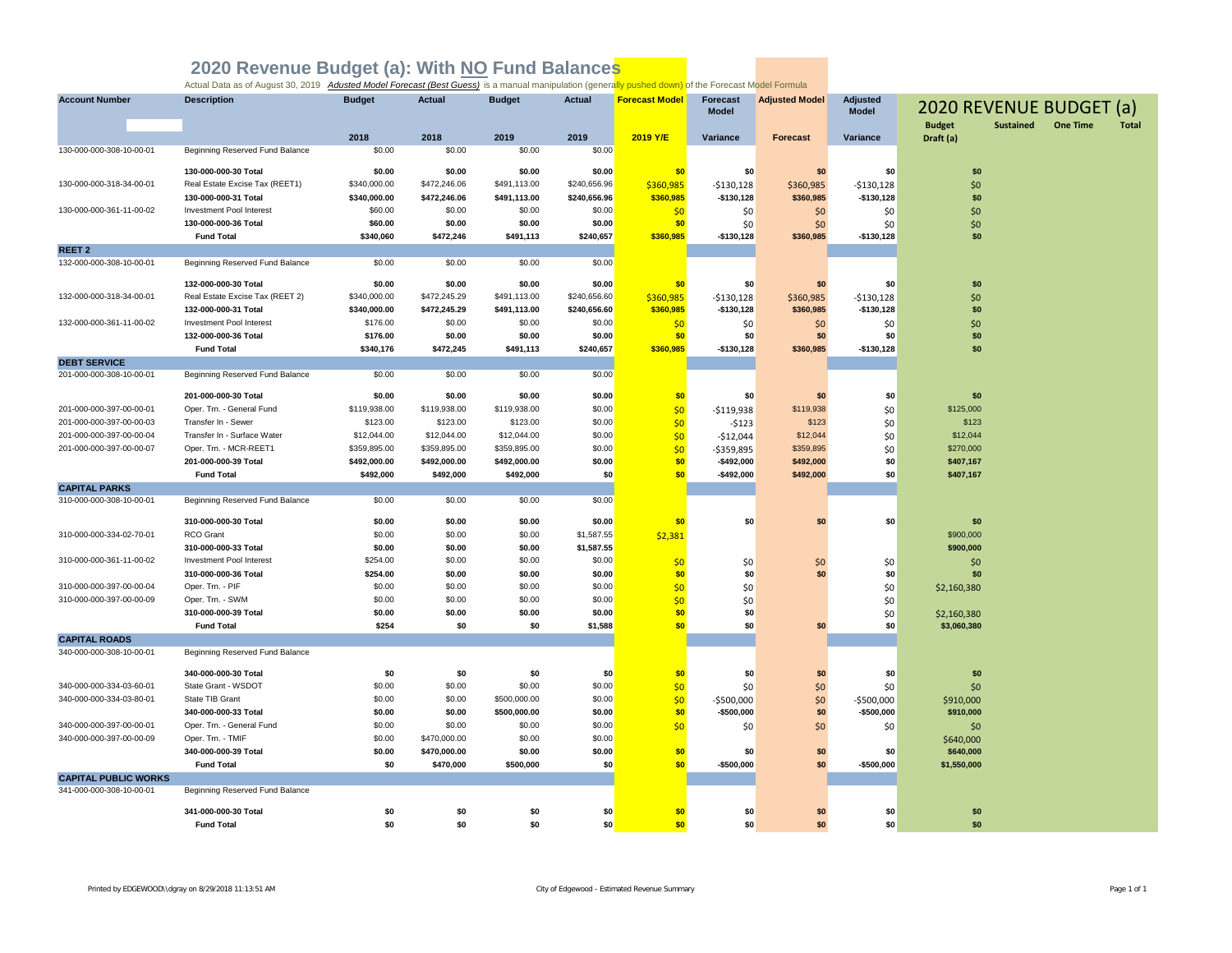| <b>Account Number</b>      | <b>Description</b>               | <b>Budget</b>  | <b>Actual</b>   | <b>Budget</b>  | <b>Actual</b>  | <b>Forecast Model</b> | <b>Forecast</b><br><b>Model</b> | <b>Adjusted Model</b> | <b>Adjusted</b><br><b>Model</b> | 2020 REVENUE BUDGET (a)    |                  |                 |              |
|----------------------------|----------------------------------|----------------|-----------------|----------------|----------------|-----------------------|---------------------------------|-----------------------|---------------------------------|----------------------------|------------------|-----------------|--------------|
|                            |                                  | 2018           | 2018            | 2019           | 2019           | 2019 Y/E              | Variance                        | <b>Forecast</b>       | Variance                        | <b>Budget</b><br>Draft (a) | <b>Sustained</b> | <b>One Time</b> | <b>Total</b> |
| <b>TRAN. IMPROVE BOARD</b> |                                  |                |                 |                |                |                       |                                 |                       |                                 |                            |                  |                 |              |
| 350-000-000-308-10-00-01   | Beginning Reserved Fund Balance  |                |                 |                |                |                       |                                 |                       |                                 |                            |                  |                 |              |
|                            | 350-000-000-30 Total             | \$0            | \$0             | \$0            | \$0            | \$0                   | \$0                             | \$0                   | \$0                             | \$0                        |                  |                 |              |
| 350-000-000-334-03-80-01   | <b>TIB Grants</b>                | \$2.00         | \$0.00          | \$0.00         | \$0.00         | \$0                   | \$0                             | \$0                   | \$0                             | \$910,000                  |                  |                 |              |
|                            | 350-000-000-38 Total             | \$2.00         | \$0.00          | \$0.00         | \$0.00         | \$0                   | \$0                             | \$0                   | \$0                             | \$910,000                  |                  |                 |              |
|                            | <b>Fund Total</b>                | \$2            | \$0             | \$0            | \$0            | \$0                   | \$0                             | \$0                   | \$0                             | \$910,000                  |                  |                 |              |
| <b>SEWER</b>               |                                  |                |                 |                |                |                       |                                 |                       |                                 |                            |                  |                 |              |
| 401-000-000-308-10-00-01   | Beginning Reserved Fund Balance  |                |                 |                |                |                       |                                 |                       |                                 |                            |                  |                 |              |
|                            | 401-000-000-30 Total             | \$0            | \$0             | \$0            | \$0            | \$0                   | \$0                             | \$0                   | \$0                             | \$0                        |                  |                 |              |
| 401-000-000-343-50-00-01   | Sewer Revenue                    | \$35,000.00    | \$56,374.08     | \$55,741.00    | \$45,666.18    | \$68,499              | \$12,758                        | \$68,499              | \$12,758                        | \$70,000                   |                  |                 |              |
| 401-000-000-343-50-00-03   | Conveyance Development Charges   | \$0.00         | \$0.00          | \$0.00         | \$12,900.00    | \$19,350              |                                 |                       |                                 |                            |                  |                 |              |
|                            |                                  |                |                 |                |                |                       |                                 |                       |                                 |                            |                  |                 |              |
|                            | 401-000-000-34 Total             | \$35,000       | \$56,374        | \$55,741       | \$58,566       | \$87,849              | \$12,758                        | \$68,499              | \$12,758                        | \$70,000                   |                  |                 |              |
| 401-000-000-397-00-00-02   | Oper Trns - Temp Sewer LID       | \$0.00         | \$53,856.00     | \$0.00         | \$0.00         | \$0                   |                                 |                       |                                 |                            |                  |                 |              |
|                            | 401-000-000-39 Total             | \$0.00         | \$53,856.00     | \$0.00         | \$0.00         |                       |                                 |                       |                                 |                            |                  |                 |              |
| <b>SURFACE WATER</b>       | <b>Fund Total</b>                | \$35,000       | \$110,230       | \$55,741       | \$58,566       | \$87,849              | \$12,758                        | \$68,499              | \$12,758                        | \$70,000                   |                  |                 |              |
| 410-000-000-308-10-00-01   | Beginning Reserved Fund Balance  |                |                 |                |                |                       |                                 |                       |                                 |                            |                  |                 |              |
|                            |                                  |                |                 |                |                |                       |                                 |                       |                                 |                            |                  |                 |              |
|                            | 410-000-000-30 Total             | \$0            | \$0             | \$0            | \$0            | \$0                   | \$0                             | \$0                   | \$0                             | \$0                        |                  |                 |              |
| 410-000-000-334-03-10-01   | Dept of Ecology Grant Revenue    | \$25,000.00    | \$50,000.00     | \$25,000.00    | \$0.00         | \$0                   | $-$25,000$                      | \$36,850              | \$11,850                        | \$25,000                   |                  |                 |              |
| 410-000-000-337-00-00-01   | Opportunity Fund Project Revenue | \$0.00         | \$0.00          | \$0.00         | \$0.00         | \$0                   | \$0                             | \$0                   | \$0                             | \$0                        |                  |                 |              |
|                            | 410-000-000-33 Total             | \$25,000.00    | \$50,000.00     | \$25,000.00    | \$0.00         | \$0                   | $-$25,000$                      | \$36,850              | \$11,850                        | \$25,000                   |                  |                 |              |
| 410-000-000-343-10-00-01   | Surface Water Fees               | \$760,000.00   | \$887,735.04    | \$760,148.00   | \$657,436.56   | \$986,155             | \$226,007                       | \$986,155             | \$226,007                       | \$1,620,000                |                  |                 |              |
| 410-000-000-345-89-00-01   | SW Plan Reviews                  | \$0.00         | \$0.00          | \$0.00         | \$0.00         | \$0                   | \$0                             | \$0                   | \$0                             | \$25,680                   |                  |                 |              |
|                            | 410-000-000-34 Total             | \$760,000.00   | \$887,735.04    | \$760,148.00   | \$657,436.56   | \$986,155             | \$226,007                       | \$986,155             | \$226,007                       | \$1,645,680                |                  |                 |              |
| 410-000-000-361-11-00-02   | Investment Pool Interest         | \$2,000.00     | \$0.00          | \$0.00         | \$0.00         | \$0                   | \$0                             | \$0                   | \$0                             | \$0                        |                  |                 |              |
| 410-000-000-361-11-00-40   | Interest Earnings - Bond         | \$0.00         | \$0.00          | \$0.00         | \$0.00         | \$0                   | \$0                             | \$0                   | \$0                             | \$0                        |                  |                 |              |
|                            | 410-000-000-36 Total             | \$2,000.00     | \$0.00          | \$0.00         | \$0.00         | \$0                   | \$0                             | \$0                   | \$0                             | \$0                        |                  |                 |              |
|                            | <b>Fund Total</b>                | \$787,000      | \$937,735       | \$785,148      | \$657,437      | \$986,155             | \$201,007                       | \$1,023,005           | \$237,857                       | \$1,670,680                |                  |                 |              |
| LID NO. 1                  |                                  |                |                 |                |                |                       |                                 |                       |                                 |                            |                  |                 |              |
| 411-000-000-308-10-00-01   | Beginning Reserved Fund Balance  |                |                 |                |                |                       |                                 |                       |                                 |                            |                  |                 |              |
|                            | 411-000-000-30 Total             | \$0            | \$0             | \$0            | \$0            | \$0                   | \$0                             | \$0                   | \$0                             | \$0                        |                  |                 |              |
| 411-000-000-345-83-00-01   | <b>Segregation Review</b>        | \$0.00         | \$0.00          | \$0.00         | \$975.00       | \$1,463               |                                 |                       |                                 |                            |                  |                 |              |
|                            | 411-000-000-34 Total             | \$0.00         | \$0.00          | \$0.00         | \$975.00       |                       |                                 |                       |                                 |                            |                  |                 |              |
| 411-000-000-359-00-00-02   | LID No. 1 Penalties Received     | \$76,075.00    | \$86,206.42     | \$56,796.00    | \$19,095.77    | \$28,644              | $-528,152$                      | \$22,915              | $-533,881$                      | \$30,000                   |                  |                 |              |
|                            | 411-000-000-35 Total             | \$76,075.00    | \$86,206.42     | \$56,796.00    | \$19,095.77    | \$0                   | \$0                             |                       | $-$56,796$                      |                            |                  |                 |              |
| 411-000-000-361-11-00-02   | Investment Pool Interest         | \$3,080.00     | \$0.00          | \$0.00         | \$0.00         | \$0                   | \$0                             | \$0                   | \$0                             | \$0                        |                  |                 |              |
| 411-000-000-361-40-00-01   | LID No. 1 Interest Received      | \$487,523.00   | \$664,544.87    | \$487,523.00   | \$260,587.79   | \$390,882             | $-$96,641$                      | \$390,882             | $-$96,641$                      | \$487,523                  |                  |                 |              |
| 411-000-000-368-10-00-01   | LID #1 Principal Received        | \$676,401.00   | \$1,046,552.70  | \$676,401.00   | \$1,282,941.84 | \$1,924,413           | \$1,248,012                     | \$921,824             | \$245,423                       | \$676,401                  |                  |                 |              |
| 411-000-000-369-91-00-03   | Misc. Revenue                    | \$0.00         | \$0.00          | \$0.00         | \$0.00         | 50                    | \$0                             |                       | \$0                             |                            |                  |                 |              |
|                            | 411-000-000-36 Total             | \$1,167,004.00 | \$1,711,097.57  | \$1,163,924.00 | \$1,543,529.63 | \$2,315,294           | \$1,151,370                     | \$1,312,706           | \$148,782                       | \$1,163,924                |                  |                 |              |
| 411-000-000-397-00-00-01   | Oper. Trn - Sewer Fund           | \$0.00         | (\$118, 116.00) | \$0.00         | \$0.00         | \$0                   |                                 |                       |                                 |                            |                  |                 |              |
|                            | 411-000-000-39 Total             | \$0.00         | (\$118, 116.00) | \$0.00         | \$0.00         |                       |                                 |                       |                                 |                            |                  |                 |              |
| <b>LID NO. 1 RESERVE</b>   | <b>Fund Total</b>                | \$1,243,079    | \$1,679,188     | \$1,220,720    | \$1,563,600    | \$2,315,294           | \$1,151,370                     | \$1,312,706           | \$91,986                        | \$1,163,924                |                  |                 |              |
| 412-000-000-308-10-00-01   | Beginning Reserved Fund Balance  |                |                 |                |                |                       |                                 |                       |                                 |                            |                  |                 |              |
|                            | 412-000-000-30 Total             | \$0            | \$0             | \$0            | \$0            | \$0                   | \$0                             | \$0                   | \$0                             | \$0                        |                  |                 |              |
| 412-000-000-361-11-00-02   | Investment Pool Interest         | \$0.00         | \$6,808.00      | \$0.00         | \$0.00         | \$0                   |                                 |                       |                                 |                            |                  |                 |              |
|                            | 412-000-000-36 Total             | \$0.00         | \$6,808.00      | \$0.00         | \$0.00         |                       |                                 |                       |                                 |                            |                  |                 |              |